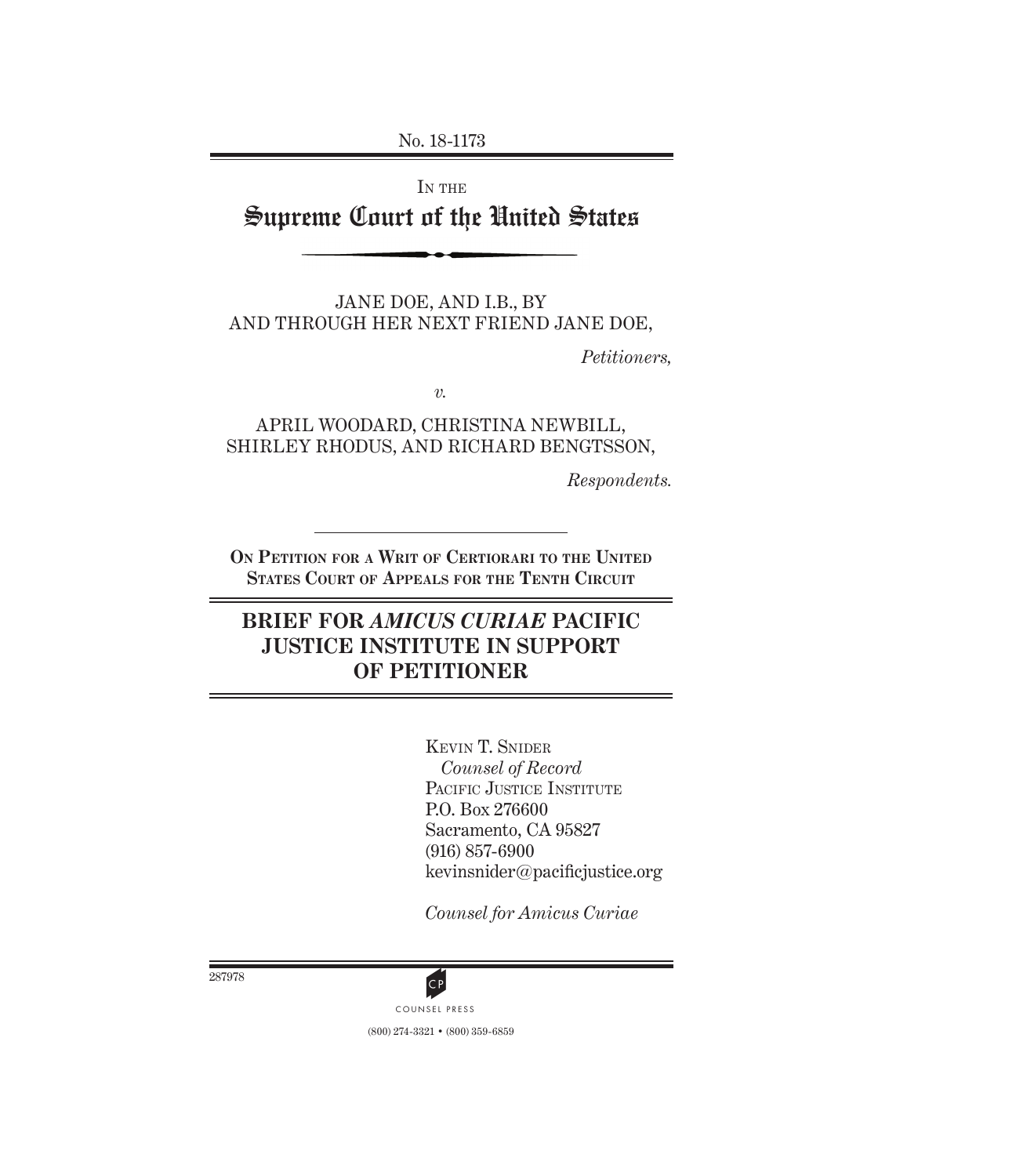### **TABLE OF CONTENTS**

| Page                                                                                                                  |
|-----------------------------------------------------------------------------------------------------------------------|
| TABLE OF CONTENTS                                                                                                     |
| TABLE OF CITED AUTHORITIES  ii                                                                                        |
| INTEREST OF AMICUS CURIAE 1                                                                                           |
| INTRODUCTION AND SUMMARY OF<br>THE ARGUMENT1                                                                          |
| $\text{ARGUMENT.}\dots\dots\dots\dots\dots\dots\dots\dots\dots\dots\dots2$                                            |
| I. The Circuit Courts Of Appeals Uniformly<br>Deem Strip Searches As A Trauma<br>To The Ordinary Reasonable Person. 2 |
| II. Academic Studies Support The View<br>Of The Courts Regarding The Trauma                                           |
|                                                                                                                       |

*i*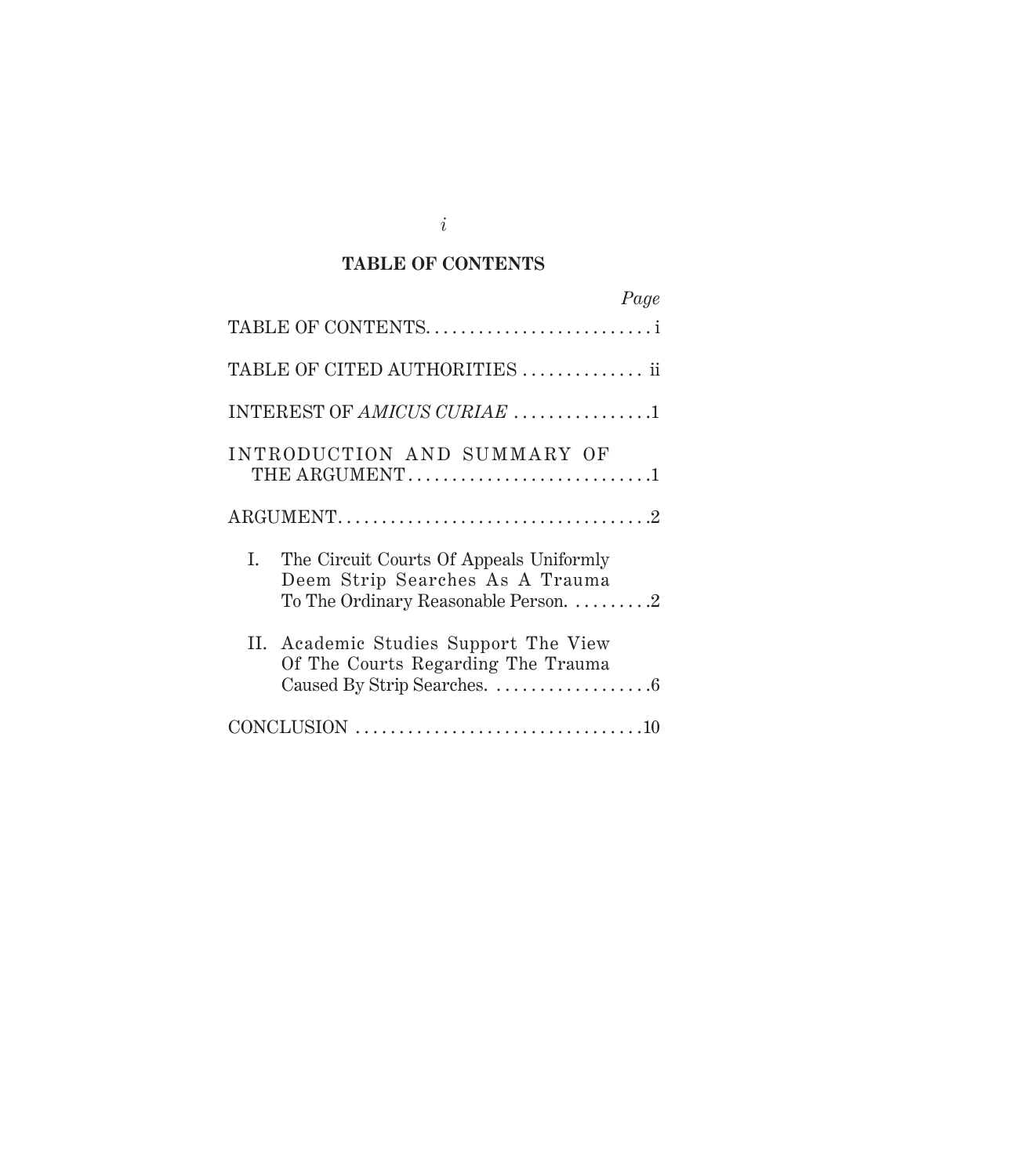### **TABLE OF CITED AUTHORITIES**

| ,,,, |
|------|
|------|

### **CASES:**

| Adedeji v. United States,                                                                                                            |
|--------------------------------------------------------------------------------------------------------------------------------------|
| Blackburn v. Snow,                                                                                                                   |
| Bull v. City and County of San Francisco,                                                                                            |
| Byrd v. Maricopa County Sheriff's Dep't,                                                                                             |
| Cantley v.<br>W. Va. Reg'l Jail & Corr. Facility Auth.,                                                                              |
| Chapman v. Nichols,<br>$989 \text{ F. } 2d \text{ } 393 \text{ (10th Cir. } 1993) \dots \dots \dots \dots \dots \dots \dots \dots 3$ |
| Eddings v. Oklahoma,                                                                                                                 |
| Florence v. Bd. of Chosen Freeholders,                                                                                               |
| Flores v. Meese,                                                                                                                     |

*ii*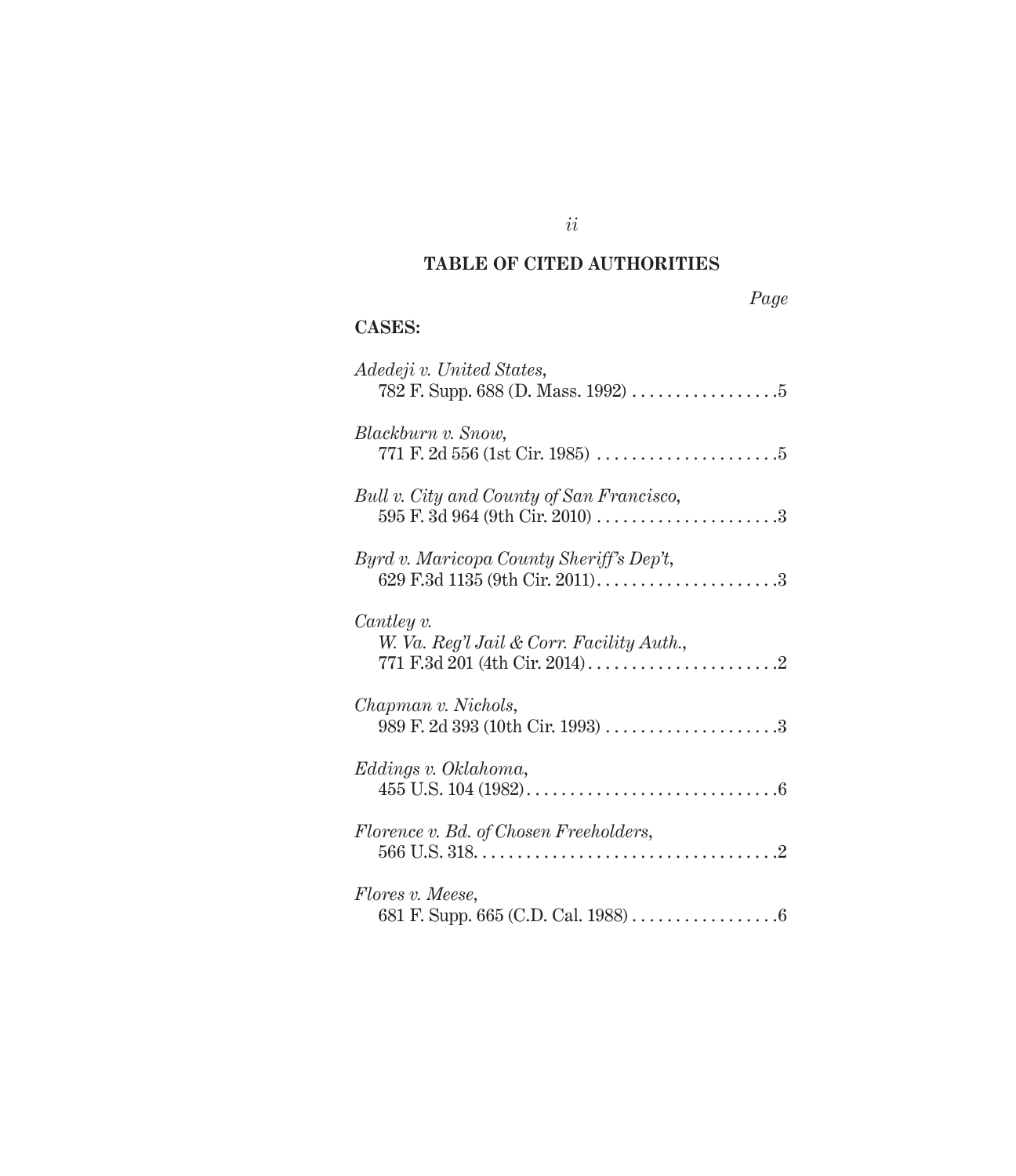### *Cited Authorities*

| Page                                                                                                                                   |
|----------------------------------------------------------------------------------------------------------------------------------------|
| Harris v. Miller,                                                                                                                      |
| Hill v. Nat'l Collegiate Athletic Assn.,                                                                                               |
| Hunter v. Auger,<br>672 F. 2d 668 (8th Cir. 1982) 3                                                                                    |
| J.B. v. Fassnacht,                                                                                                                     |
| John Does $1\n-100$ v. Boyd,<br>613 F. Supp. 1514 (D. C. Minn. 1985) 3                                                                 |
| <i>Justice v. City of Peachtree City,</i><br>961 F.2d 188 (11th Cir. 1992)3, 4                                                         |
| Lee v. Ferraro,                                                                                                                        |
| Mabry v. Lee Cnty.,                                                                                                                    |
| Mary Beth G. v. City of Chicago,<br>723 F.2d 1263 (7th Cir. 1983) $\dots \dots \dots \dots \dots 3, 4, 5$                              |
| N.G. ex rel. S.C. v. Connecticut.<br>$382 \text{ F.}3\text{d} 225 \text{ (2d Cir. } 2004) \dots \dots \dots \dots \dots \dots \dots 4$ |

*iii*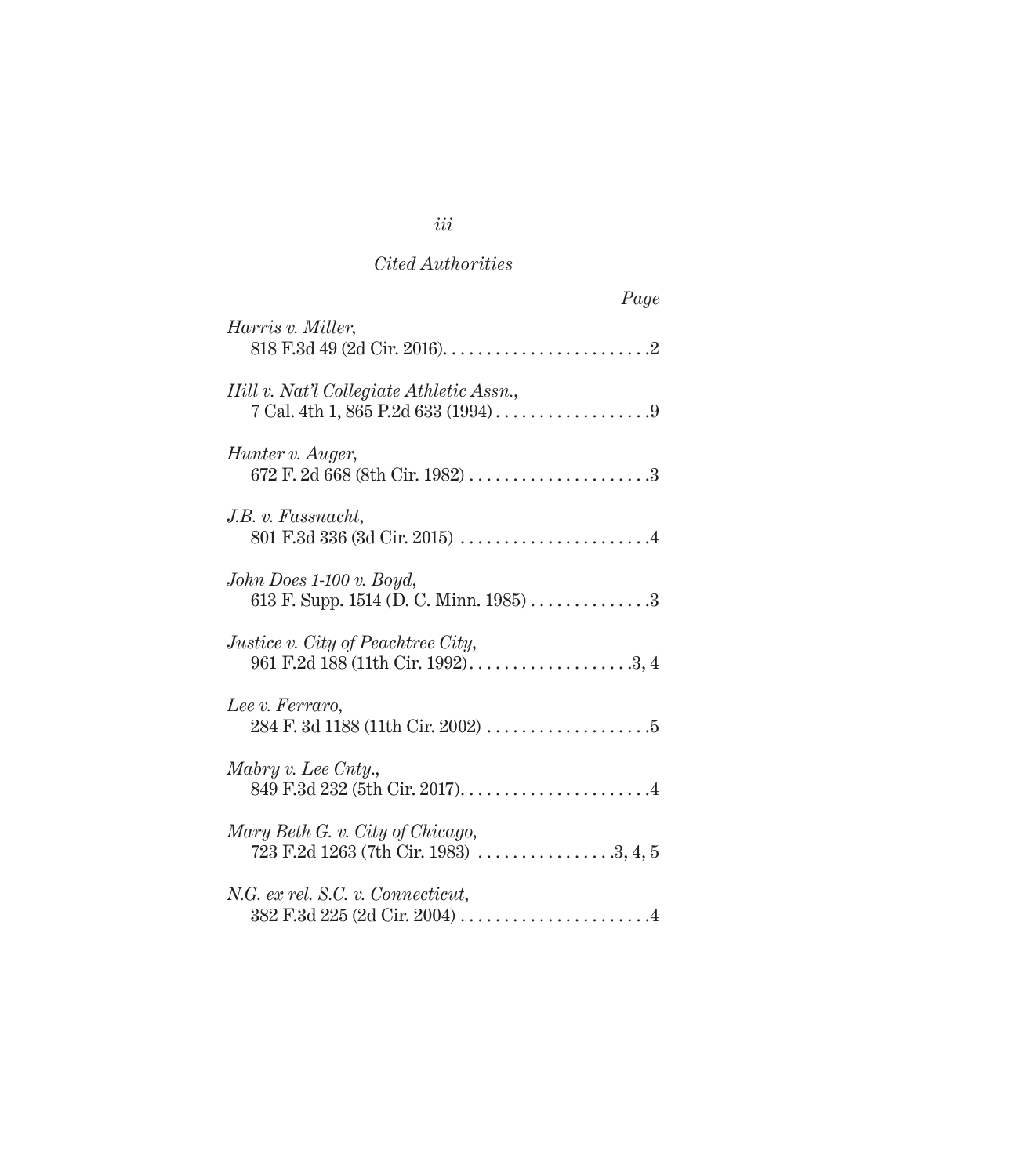## *Cited Authorities*

| Page                                                         |
|--------------------------------------------------------------|
| Reppert v. Marino,                                           |
| Roberts v Rhode Island,                                      |
| Safford Unified School Dist. #1 v. Redding,                  |
| Stoudemire v. Mich. Dep't of Corr.,                          |
| Way v. County of Ventura,<br>445 F.3d 1157 (9th Cir. 2005) 3 |
| Williams v. City of Clevland,                                |
| Wood v. Clemons,                                             |
| <b>STATUTES:</b>                                             |
|                                                              |

### **OTHER AUTHORITIES:**

| Attachment in Child Custody: An Additive |  |
|------------------------------------------|--|
| <i>Factor, Not A Determinative One,</i>  |  |
|                                          |  |

*iv*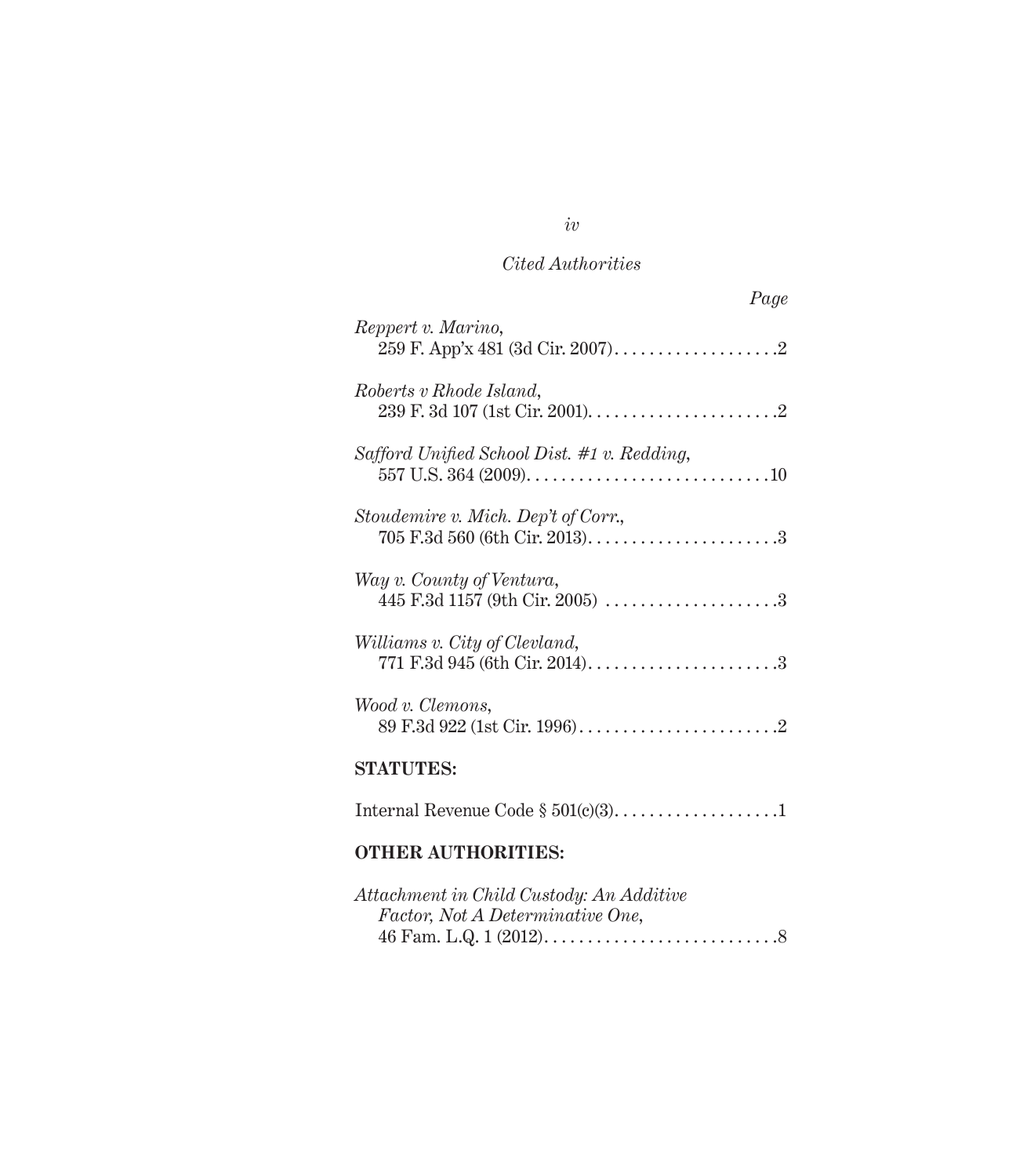### *Cited Authorities*

| Page                                                                       |
|----------------------------------------------------------------------------|
| <b>Blanket Policies for Strip Searching Pretrial</b>                       |
| Detainees: An Interdisciplinary Argument                                   |
| for Reasonableness,                                                        |
|                                                                            |
| Constitutional Limitations on Body                                         |
| Searches in Prisons,                                                       |
| 82 Colum. L. Rev. 1033 (1982). $\dots \dots \dots \dots \dots \dots \dots$ |
| Storming the Castle to Save the Children: The                              |
| <i>Ironic Costs of A Child Welfare Exception to</i>                        |
| the Fourth Amendment,                                                      |
|                                                                            |
| Strip Searches of Students: What Johnny Really                             |
| Learned at School and How Local School                                     |
| Boards Can Help Solve the Problem,                                         |
|                                                                            |
| The Strip Search of Children                                               |
| and the Fourth Amendment,                                                  |
|                                                                            |

*v*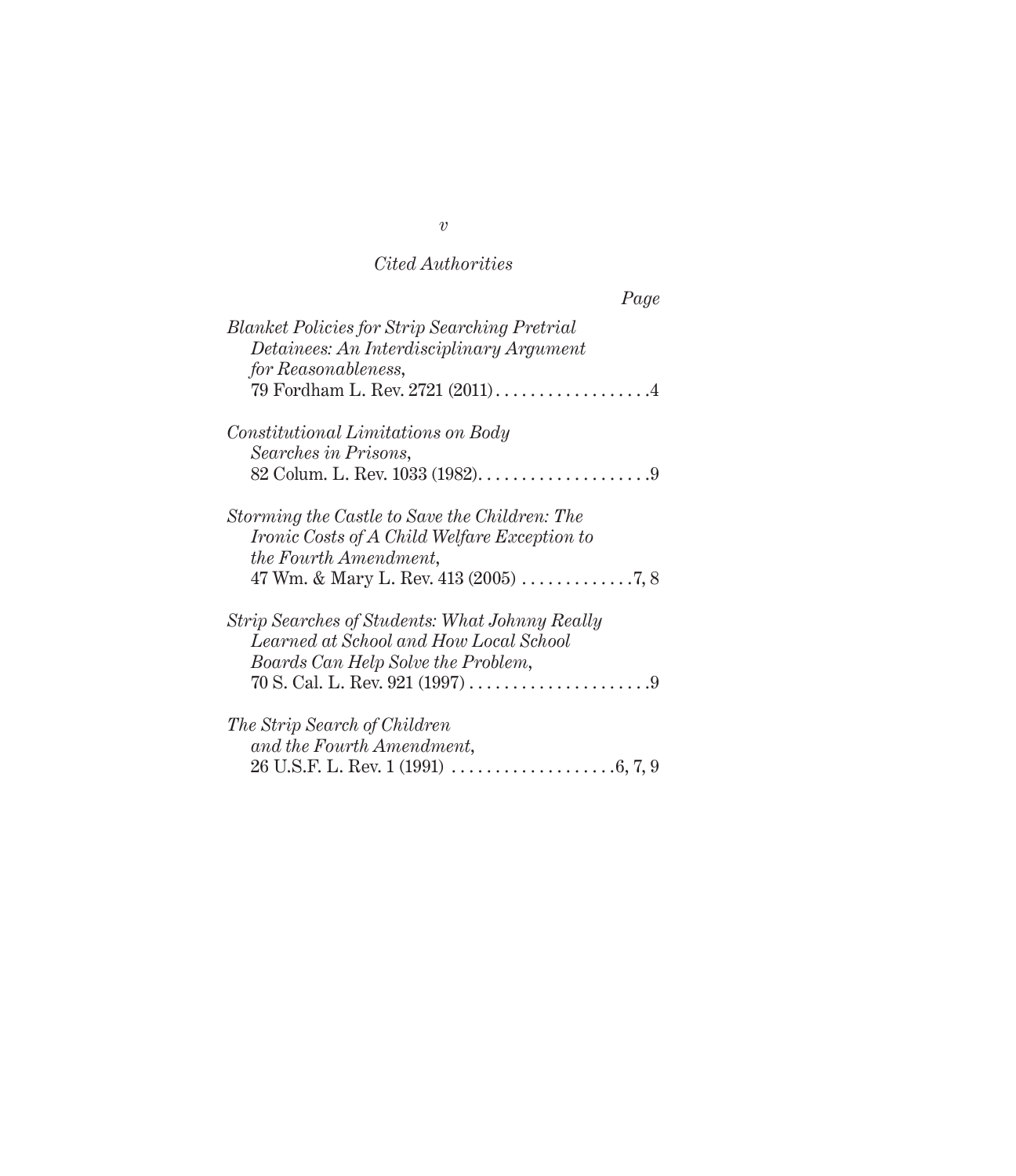#### **INTEREST OF** *AMICUS CURIAE1*

The Pacific Justice Institute (PJI) is a nonprofit legal organization established under Section 501(c)(3) of the Internal Revenue Code. Since its founding in 1997, PJI has advised and represented hundreds of parents in the area of parental rights against intrusive actions by state actors. As such, PJI has a strong interest in the development of the law in this area.

#### **INTRODUCTION AND SUMMARY OF THE ARGUMENT**

In the matter before this Court, a child became the subject of two strip searches at the ages of three and four while enrolled in a Head Start program. Head Start serves as a federally funded preschool in which children engage in a course of age-appropriate studies conducted by a teacher.<sup>2</sup> Although not a K-12 public school, Head Start primarily functions as an educational institution for very young children. Indeed, this program meets on public school campuses.<sup>3</sup> In this case, a social worker appeared at the school where the strip searches took place on school grounds, during school hours, and in front of a teacher and another school employee. Because the searches took

<sup>1.</sup> This brief is filed with the consent of all parties. No party, or party's counsel, authored any part of this brief. Further, no person or entity contributed money or otherwise paid to draft and submit this brief except *amicus curiae*, Pacific Justice Institute.

<sup>2.</sup> Head Start Programs. https://www.acf.hhs.gov/ohs/about/ head-start (Accessed April 13, 2018).

<sup>3.</sup> CDCP Core Programs. https://www.cpcdheadstart.org/ our-programs (Accessed April 13, 2018).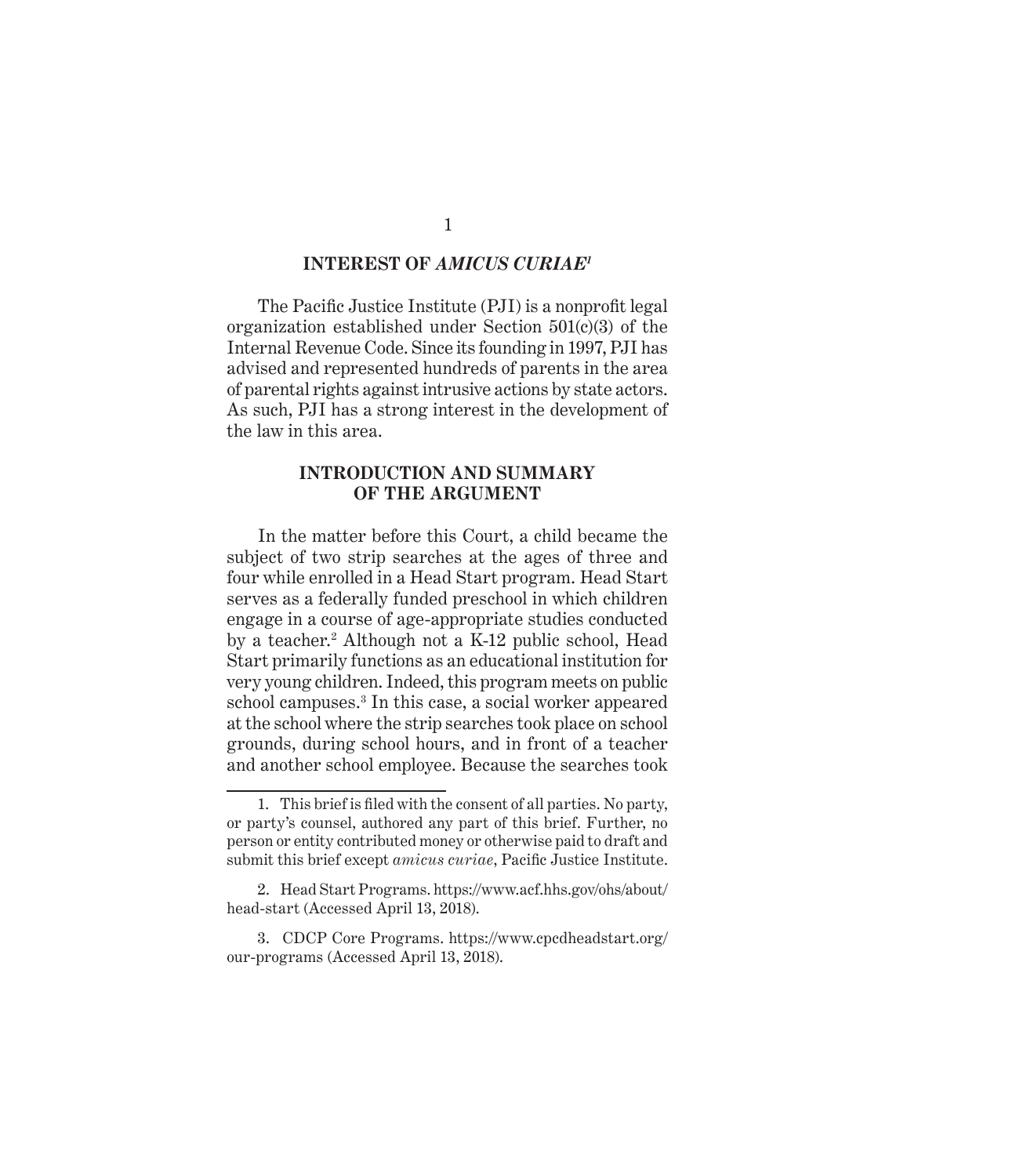place at a school, the development of case law related to searches within a school setting merits review.

This brief addresses the issue of the psychological impact of a strip search for all persons and then the aggravated trauma of such a procedure on the young.

#### **ARGUMENT**

#### **I. The Circuit Courts Of Appeals Uniformly Deem Strip Searches As A Trauma To The Ordinary Reasonable Person.**

The First Circuit found a strip search constitutes an "extreme intrusion" on personal privacy and an offense to the dignity of the individual.<sup>4</sup> Speaking for a unanimous court in the Second Circuit, Judge Katzman put forward the almost universally agreed upon proposition that "one of the clearest forms of degradation in Western Society is to strip a person of his clothes."5 Due to the highly intrusive nature of a strip search, the Third Circuit saw the procedure as "fraught…with the inherent potential to degrade, demean, dehumanize, and humiliate."6 The Fourth Circuit gave a nod to the self-evident proposition that strip searches "are 'undoubtedly humiliating and deeply offensive to many.'"<sup>7</sup> Likewise, the Sixth Circuit

6. *Reppert v. Marino*, 259 F. App'x 481, 492 (3d Cir. 2007).

7. *Cantley v. W. Va. Reg'l Jail & Corr. Facility Auth.*, 771 F.3d 201, 208 (4th Cir. 2014) (quoting *Florence v. Bd. of Chosen Freeholders*, 566 U.S. 318, 341 (Alito, J. concurring).

<sup>4.</sup> *Wood v. Clemons*, 89 F.3d 922, 928 (1st Cir.1996). *Roberts v Rhode Island*, 239 F. 3d 107, 110 (1st Cir. 2001).

<sup>5.</sup> *Harris v. Miller*, 818 F.3d 49, 58-59 (2d Cir. 2016) (quoting 3 George B. Trubow, ed., *Privacy Law and Practice*, 25.02[1] (1991).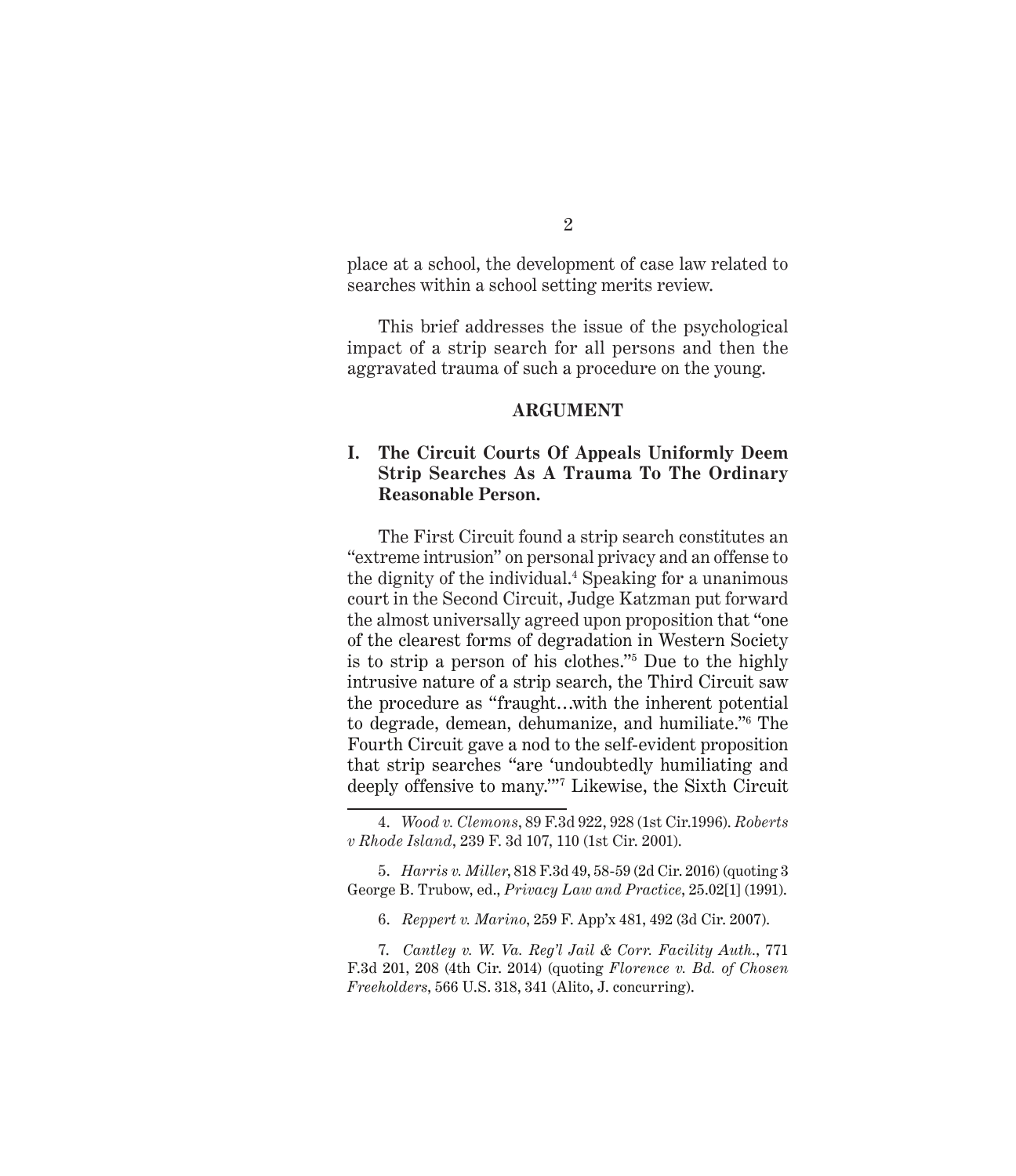described a visual strip search as "an offense to the dignity of the individual."<sup>8</sup> Judge Wood from the Seventh Circuit described strip searches as "demeaning, dehumanizing, undignified, humiliating, terrifying, unpleasant, embarrassing, and repulsive."9 The Eighth Circuit noted that regardless of how professionally and courteously conducted, strip searches pose an embarrassing and humiliating experience.<sup>10</sup> The Ninth Circuit deems such searches as "invasive and embarrassing"<sup>11</sup> and "we have consistently recognized the 'frightening and humiliating invasion' occasioned by a strip search, 'even when conducted with all due courtesy.'"12 Twenty-five years ago the Tenth Circuit articulated that exposing one's self for visual inspection by a stranger clothed with the uniform and authority of the state as a "degrading and frightening" experience. <sup>13</sup> Judge Hatchett for the Eleventh Circuit wrote, "It is axiomatic that a strip search represents a serious intrusion upon personal rights."<sup>14</sup>

9. *Mary Beth G. v. City of Chicago*, 723 F.2d 1263, 1272 (7th Cir. 1983).

10. *Hunter v. Auger*, 672 F. 2d 668, 674 (8th Cir. 1982).

11. *Bull v. City and County of San Francisco*, 595 F. 3d 964, 975 (9th Cir. 2010).

12. *Byrd v. Maricopa County Sheriff's Dep't*, 629 F.3d 1135, 1143 (9th Cir. 2011). quoting *Way v. County of Ventura*, 445 F.3d 1157, 1160 (9th Cir. 2005).

13. *Chapman v. Nichols*, 989 F. 2d 393, 396 (10th Cir. 1993); citing *John Does 1-100 v. Boyd*, 613 F. Supp. 1514 (D. C. Minn.1985).

14. *Justice v. City of Peachtree City*, 961 F.2d 188, 192 (11th Cir. 1992).

<sup>8.</sup> *Williams v. City of Clevland*, 771 F.3d 945, 952 (6th Cir. 2014) (quoting *Stoudemire v. Mich. Dep't of Corr*.,705 F.3d 560, 573 (6th Cir. 2013).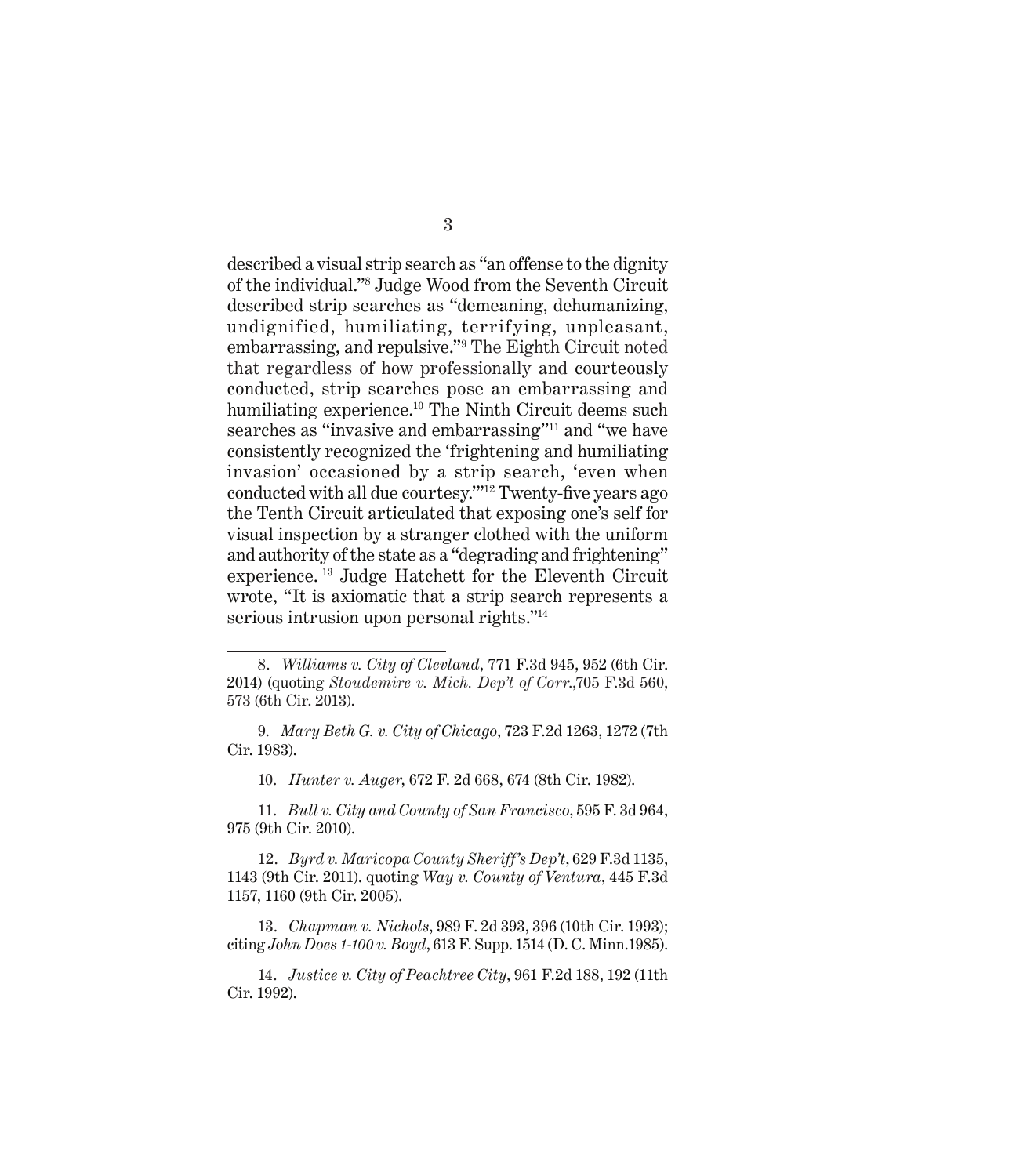Recognized as harmful on all persons by nearly all circuits, the courts view strip searches of minors as particularly troubling. The Second Circuit wrote, "Since youth . . . is a . . . condition of life when a person may be most susceptible . . . to psychological damage . . . [c]hildren are especially susceptible to possible traumas from strip searches."15 Writing for a unanimous court, Judge Fuentes of the Third Circuit opined, "Strip searches impose the substantial risk of psychological damage for juvenile detainees."16 The Fifth Circuit observed that "adolescent vulnerability intensifies the patent intrusiveness of a strip search."<sup>17</sup> Finally, within the context of juvenile arrests, the Eleventh Circuit found that "strip searches are a serious intrusion upon personal rights."<sup>18</sup>

Effects of the intrusiveness on personal rights remain both haunting and damaging to persons subjected to a strip search for many years. Mental health practitioners recognize that people who experience strip searches often suffer psychological symptoms of trauma similar to those endured by rape survivors.<sup>19</sup> Anecdotally, courts across the country note the many testimonials of victims subject

16. *J.B. v. Fassnacht*, 801 F.3d 336, 342 (3d Cir. 2015).

17. *Mabry v. Lee Cnty*., 849 F.3d 232, 236 (5th Cir. 2017) (citation and quotation marks omitted).

18. *City of Peachtree City*, 961 F.2d at 192. (quoting *Mary Beth G. v. City of Chicago*, 723 F. 2d 1263, 1272 (7th Cir. 1983)).

19. Daphne, Ha, *Blanket Policies for Strip Searching Pretrial Detainees: An Interdisciplinary Argument for Reasonableness*, 79 Fordham L. Rev. 2721, 2740 (2011).

<sup>15.</sup> *N.G. ex rel. S.C. v. Connecticut*, 382 F.3d 225, 233 (2d Cir. 2004).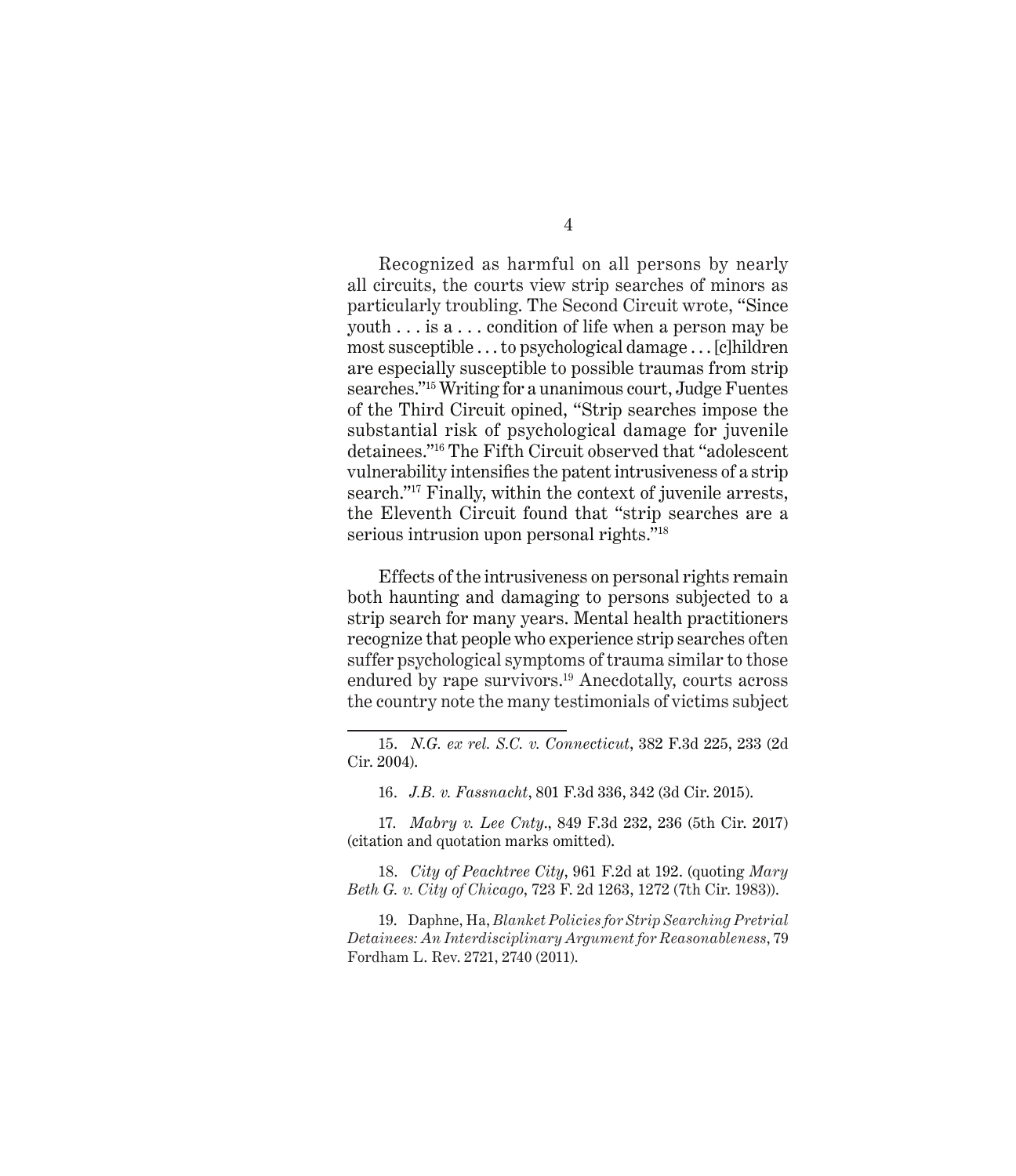to strip searches and attest to the resulting damages of such searches.

In Massachusetts, a woman who was stopped in an airport and subjected to a body cavity search reported that she suffered from a series of post traumatic symptoms including depression, suicidal ideations, and insomnia.20 In a matter arising out of the Eleventh Circuit, police pulled over and arrested a woman for aggressively honking her horn in a high traffic area. Physicians subsequently diagnosed her with post-traumatic-stress-syndrome as a result of her strip search.<sup>21</sup> Similarly, in the First Circuit, a woman strip searched before visiting her brother in prison experienced "substantial harm including PTSD, severe sexual dysfunction, guilt, and depression."22 Women find it extremely difficult to talk about such searches of their bodies. "It was just the most horrifying thing that I have ever gone through, I could not tell my husband. I could not tell my family, I couldn't tell anyone. It was such a traumatic thing to me I couldn't even talk about it."23 Other reported symptoms include "instances of shock, panic, depression, shame, rage, humiliations, and nightmares."<sup>24</sup>

The cases reviewed above demonstrate that the Courts of Appeals universally view strip searches as a

- 21. *Lee v. Ferraro*, 284 F. 3d 1188, 1192 (11th Cir. 2002).
- 22. *Blackburn v. Snow*, 771 F. 2d 556, 571-572 (1st Cir. 1985).
- 23. Daphne, *supra*, at 2739.
- 24. *Mary Beth G.,*723 F. 2d at 1275.

<sup>20.</sup> *Adedeji v. United States*, 782 F. Supp. 688, 702 (D. Mass. 1992).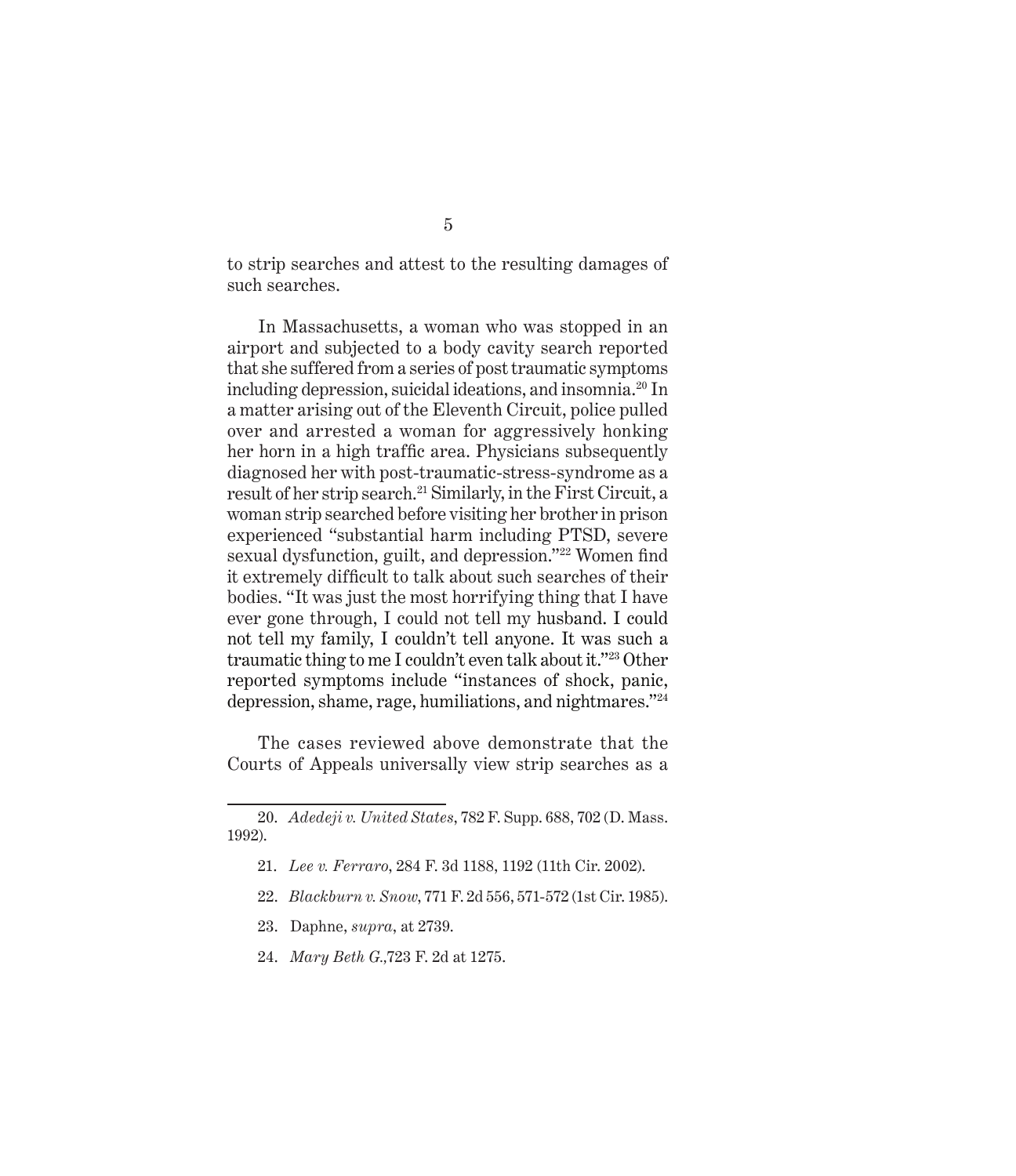highly unpleasant experience for an adult. That is a view that is reached by common sense and the ordinary human experience. But the social science literature goes further, showing that such an intrusive examination foists a unique harm on a child of tender years.

#### **II. Academic Studies Support The View Of The Courts Regarding The Trauma Caused By Strip Searches.**

The court in *Oklahoma v. Eddings* noted that "[youth] is a time and condition of life when a person may be most susceptible to influence and to psychological damage."<sup>25</sup> This statement rings true for children subjected to such visual inspections of their bodies by strangers. Indeed, "[c]hildren are especially susceptible to possible traumas from strip searches."26

Unquestionably, childhood resides in a time of great modesty and privacy of one's body parts.27 Like the common archetypal dream of appearing nude in a public place, a child's imagination of sexual abuse typically takes the form of standing naked in front of others.28 The dark twist in the matter rests in the fact that while many children find themselves strip searched for the purpose of finding evidence of abuse, from the perspective of the

28. *Id.*

<sup>25.</sup> *Eddings v. Oklahoma*, 455 U.S. 104, 115 (1982).

<sup>26.</sup> *Flores v. Meese*, 681 F. Supp. 665 (C.D. Cal. 1988).

<sup>27.</sup> Steven F. Shatz, *The Strip Search of Children and the Fourth Amendment,* 26 U.S.F. L. Rev. 1, 12 (1991). citing Psychological evaluation of E.B., at 2-3, Basurto, No. Civ.S 86-1457 EJG. Expert witness in *Basurto v McCarthy*.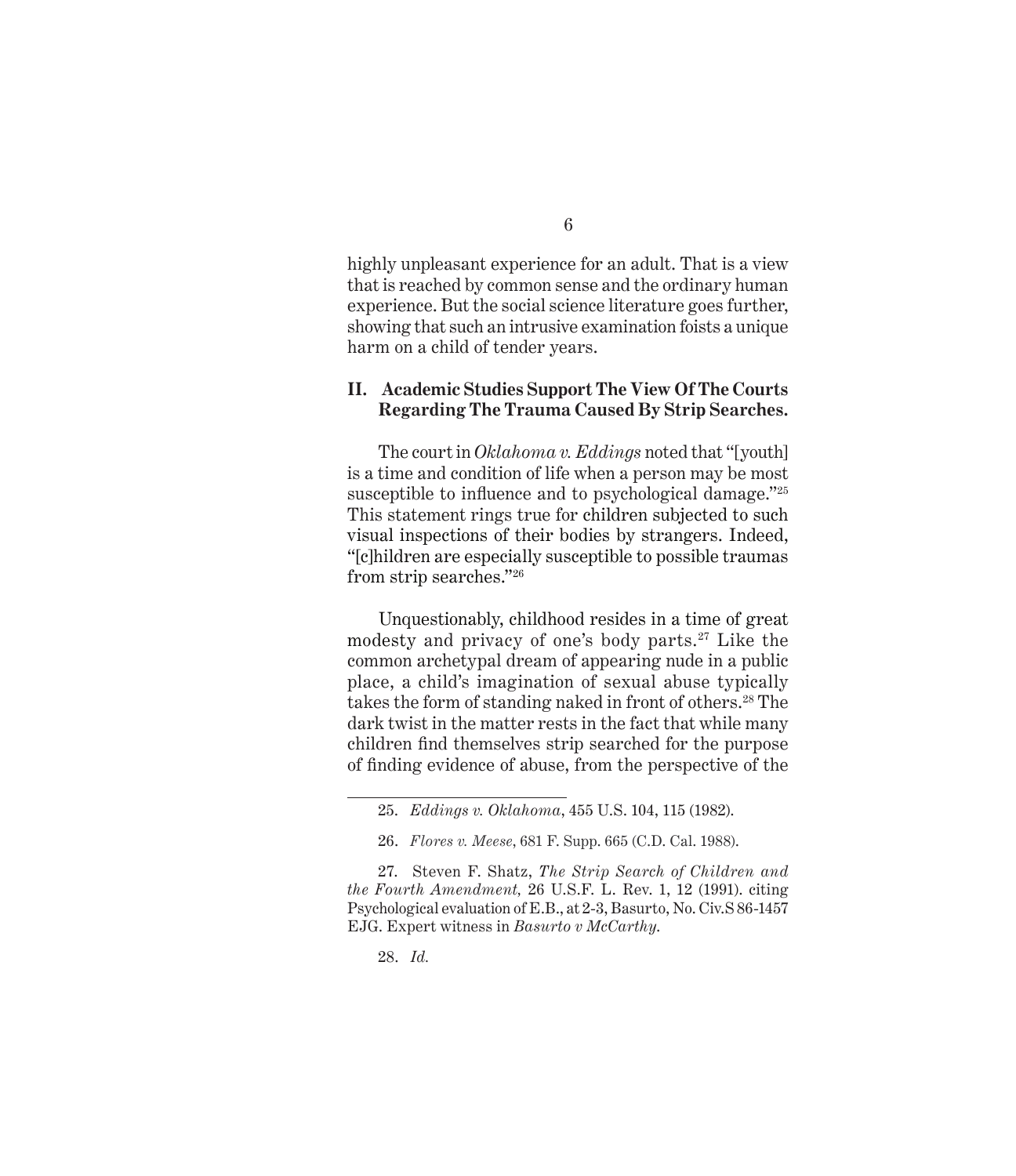child, the strip search in itself comprises a form of abuse to the child. Professor Coleman of Duke Law School explains, "In the ultimate irony, children who are subject to genital examinations appear to experience the investigatory examinations as sexual abuse."29

In sexual abuse cases, two factors correlate most highly with trauma. The first trauma factor centers on the use of force or coercion by the abuser. The second factor creating trauma revolves around the substantial age difference between the abuser and the victim.<sup>30</sup> In a strip search of a child, both of these factors are present.<sup>31</sup> The child finds herself coerced to remove her clothes by an adult.32 In that situation, the child of ordinary sensibilities experiences trauma as she stands naked before an unfamiliar adult arrayed in authority.

A child can also experience trauma from strip searches conducted by a person to which the child possesses no attachment of trust.33 Literature from developmental biology and child psychology point to the finding that children at a very young age develop a sense of attachment to their primary caregiver, while developing a sense of fear and trepidation to those

- 30. Shatz, *supra* note 33, at 13.
- 31. *Id.*
- 32. *Id*.
- 33. Coleman, *supra* note 35, at 515-16.

<sup>29.</sup> Doriane Lambelet Coleman, *Storming the Castle to Save the Children: The Ironic Costs of A Child Welfare Exception to the Fourth Amendment*, 47 Wm. & Mary L. Rev. 413, 520-21 (2005).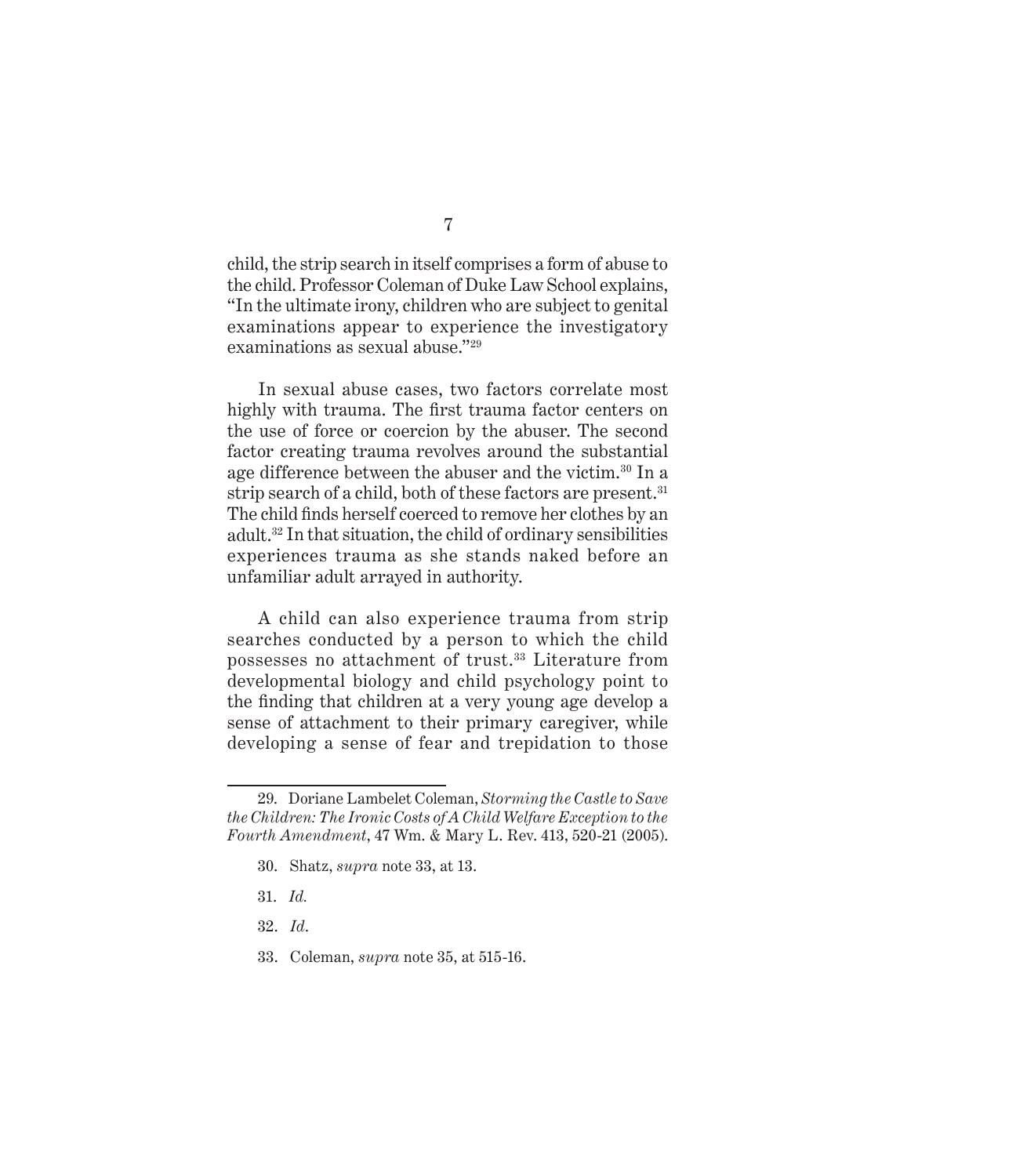they do not know.34 Indeed, this phenomena begins in infancy.35 Babies often become distressed when placed in a stranger's arms, but in such a situation, returning the baby to someone they know can put them back into a calm state.36 While infants seem hardwired with this sense of familiarity versus unfamiliarity, as children grow older this characteristic intensifies as they develop a recognition of strangers.37 Children develop "zones of privacy that almost by definition recognize[] government officials as quintessential strangers."38 Thus, to a child a social worker enters the scene as a stranger.

A child's growing sense of self remains attendant upon an understanding that the child controls their personal information and modesty and can keep these from unfamiliar persons.39 When a child recognizes that they can determine whether and to what degree others can access them, they develop an autonomous self-concept.<sup>40</sup> As children grow and learn about privacy and secrecy, they develop an awareness that things remain hidden

<sup>34.</sup> *Id*.

<sup>35.</sup> Pamela S. Ludolph & Milfred D. Dale, *Attachment in Child Custody: An Additive Factor, Not A Determinative One*, 46 Fam. L.Q. 1, 5 (2012).

<sup>36.</sup> *Id.*

<sup>37.</sup> Coleman, *supra* note 35, at 516.

<sup>38.</sup> *Id.*

<sup>39.</sup> Kupfer, Joseph, *Privacy, Autonomy, and Self-Concept*, 24 Am. Phil. Q. 81 (1987).

<sup>40.</sup> *Id.*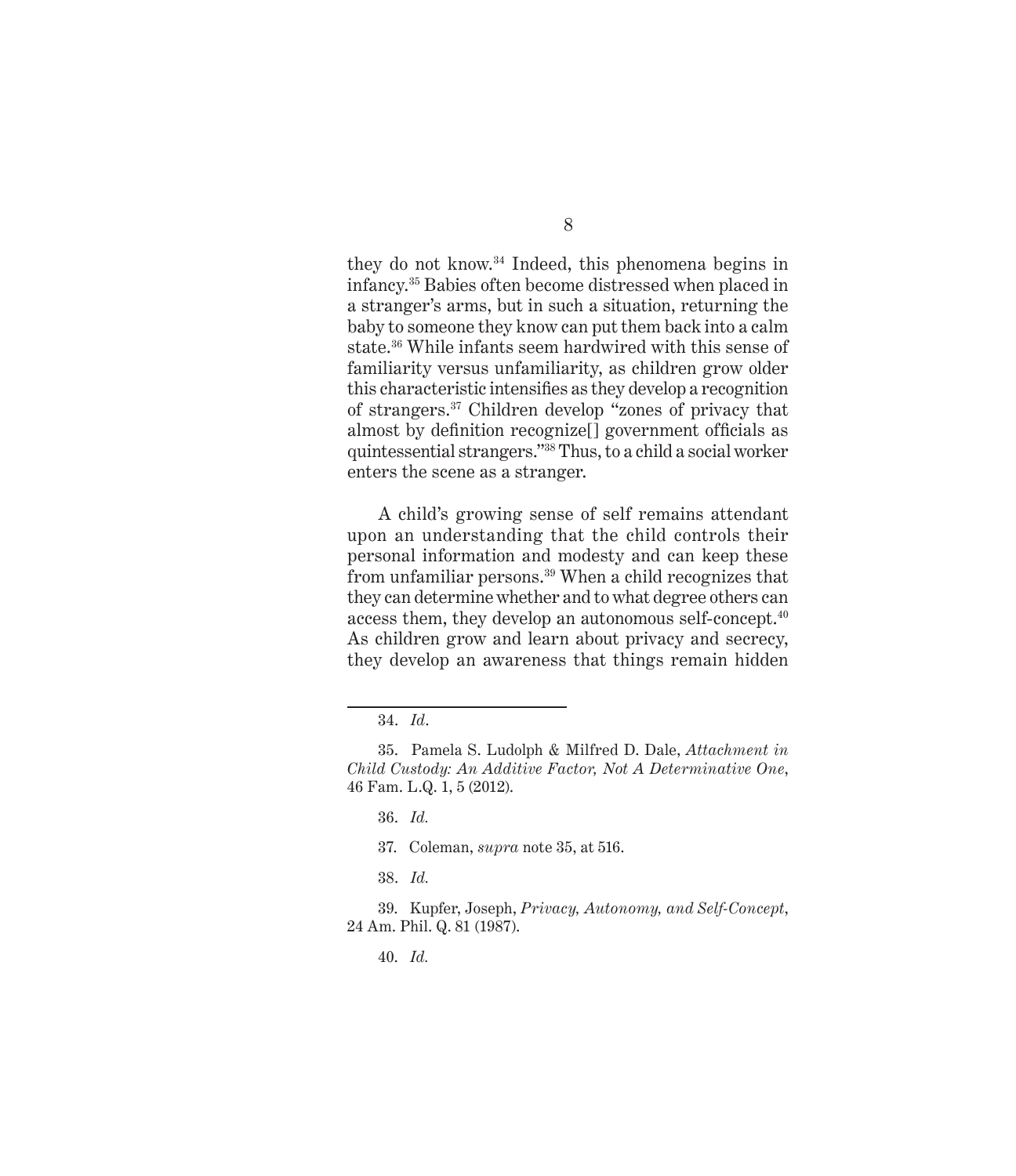unless the child chooses to reveal them.<sup>41</sup> Thus, privacy fosters a perception of control and certainty for a child as they develop a sense of autonomy.

Justice Brandeis deemed the right to privacy as "the right most valued by civilized men."42 Privacy comprises the catalyst that promotes core principles of identity and autonomy for mankind. Moreover, privacy allows the individual to maintain identity and self-esteem by controlling self-disclosure.<sup>43</sup>

Not surprisingly, when a breach of the ordinary barriers that create privacy occurs through the means of a strip search, negative results ensue. Children are especially susceptible to damages from such an intrusion. Studies in the field of psychology support findings that a child experiences the impact of a strip search in a greater degree than an adult, because the development of a sense of privacy remains critical to a child's maturation.44 "The body constitutes the major locus of separation between the individual and the world and is in that sense the first object of each person's freedom."45

42. David C. James, *Constitutional Limitations on Body Searches in Prisons,* 82 Colum. L. Rev. 1033, 1049 (1982).

43. *Hill v. Nat'l Collegiate Athletic Assn.,* 7 Cal. 4th 1, 25, 865 P.2d 633, 647 (1994).

44. Shatz, *supra* note 33, at 11.

45. Scott A. Gartner, *Strip Searches of Students: What Johnny Really Learned at School and How Local School Boards Can Help Solve the Problem*, 70 S. Cal. L. Rev. 921, 928 (1997) citing Laurence H. Tribe, American Constitutional Law § 15-9, at 1330 (2d ed. 1988).

<sup>41.</sup> *Id.*